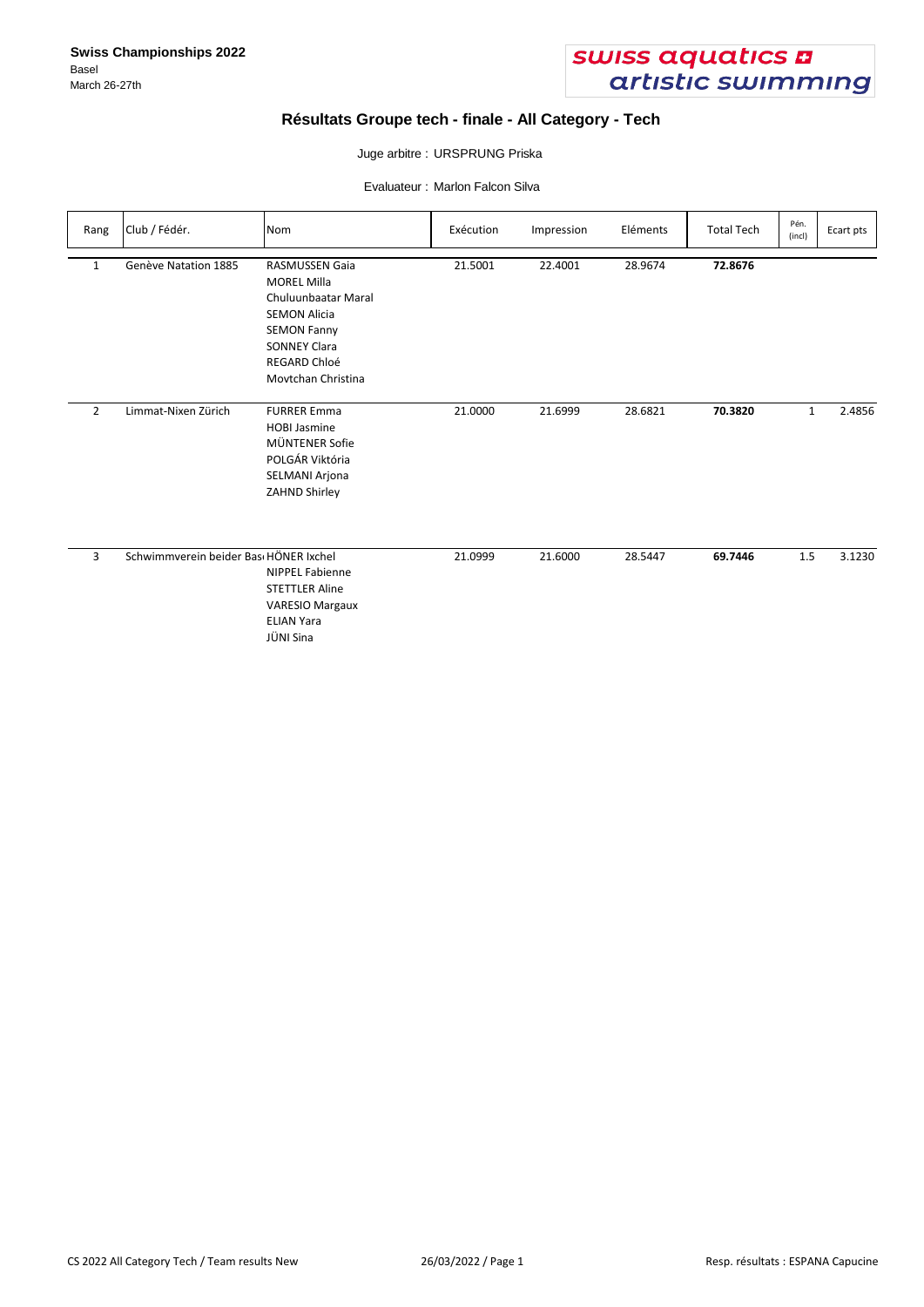**#N/A**

**#N/A**

**#N/A**

**#N/A**

**#N/A**

**#N/A**

**#N/A**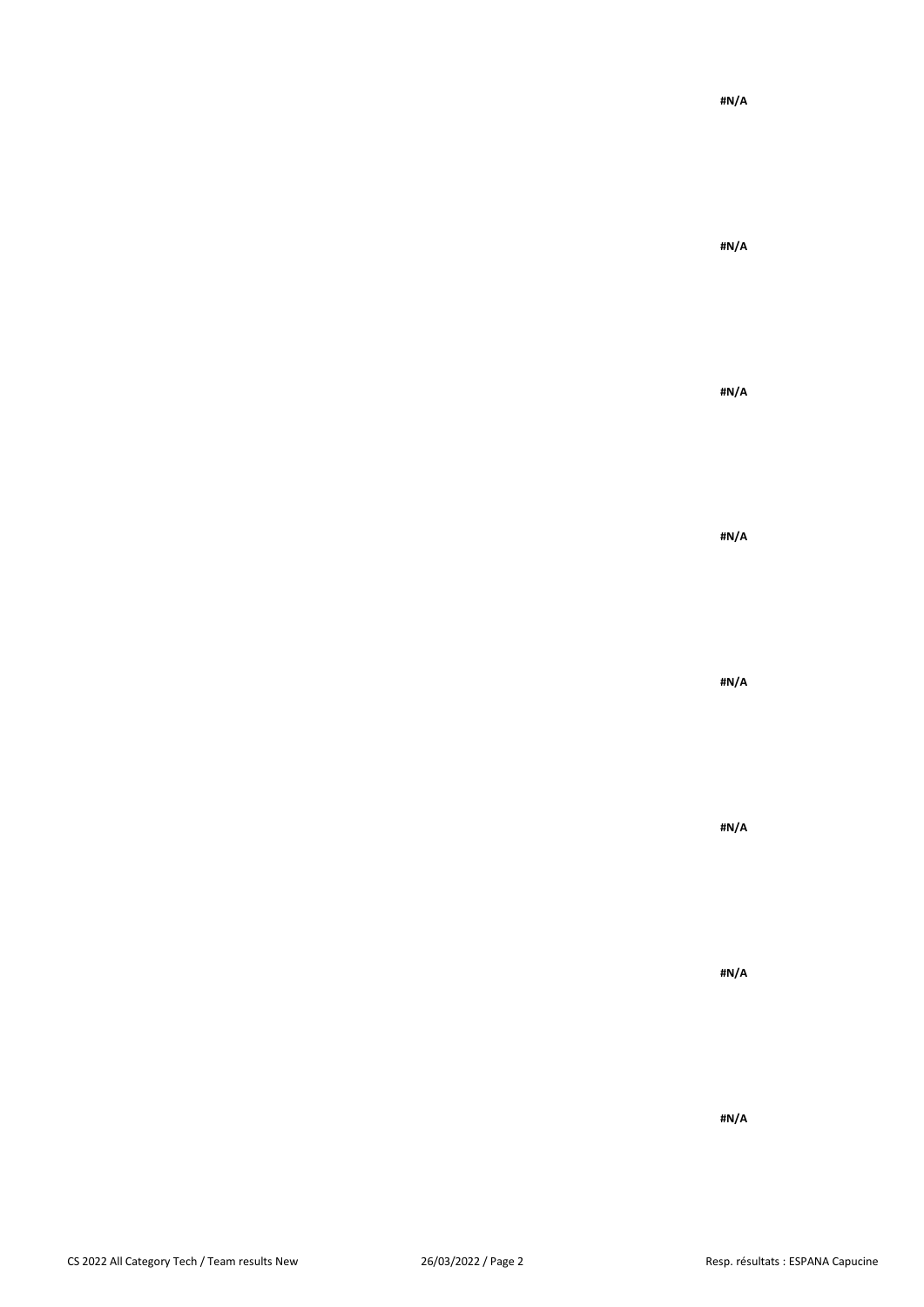**#N/A**

**#N/A**

**#N/A**

**#N/A**